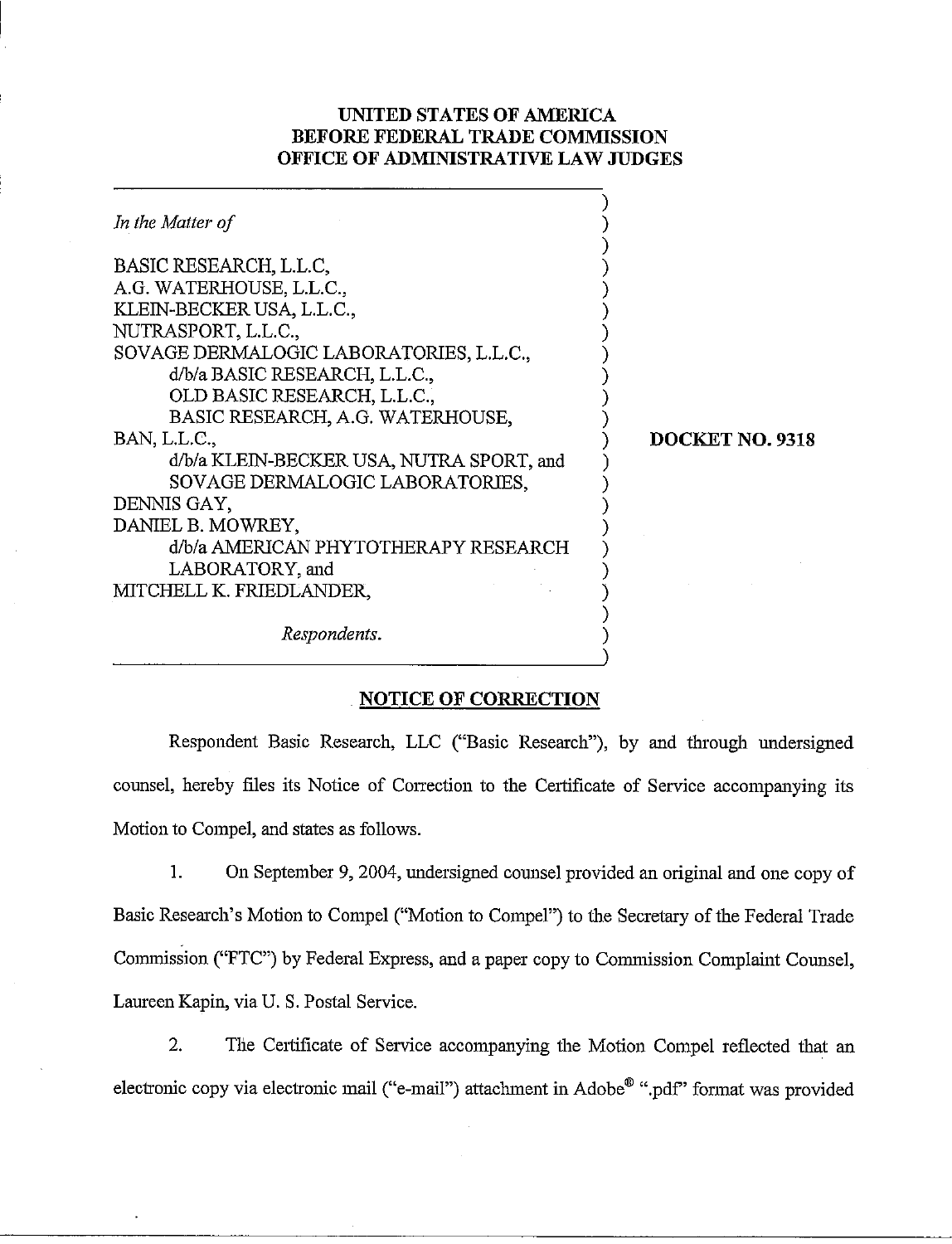to the Secretary of the FTC at Secretary  $\omega$ ftc.gov; and a copy via e-mail attachment in Adobe<sup>®</sup> ".pdf" format was provided to Complaint Counsel Laureen Kapin, Joshua S. Millard, and Laura Schneider, all care of lkapin@ftc.gov, jmillard@ftc.gov; rrichardson@ftc.gov; lschneider@ftc.gov.

3. On Friday, September 10, 2004, it was discovered that due to the attachment of several documents to the foregoing e-mails, the Motion to Compel was inadvertently omitted.

4. Immediately after discovering this oversight, an electronic copy of the Motion to Compel was provided via e-mail to the Secretary of the FTC and Complaint Counsel Laureen Kapin.

5. Accordingly, undersigned counsel hereby issues this Notice of Correction to the correct the Certificate of Service attached to the Motion to Compel to reflect that filing by electronic means with the Secretary of the FTC, and service by electronic means to Complaint Counsel, took place on September 10,2004.

Respectfully submitted,

Jeffrey D. Feldman<br>Gregory L. Hillyer Christopher P. Demetriades FeldmanGale, P.A. Miami Center, 19" Floor 201 South Biscayne Blvd. Miami, Florida 33 13 1 Tel: (305) 358-5001 Fax: (305) 358-3309

Attorneys for Respondents Basic Research, LLC, A.G. Waterhouse, LLC, Klein-Becker USA, LLC, Nutrasport, LLC, Sovage Dermalogic Laboratories, LLC and Ban, LLC

 $\overline{2}$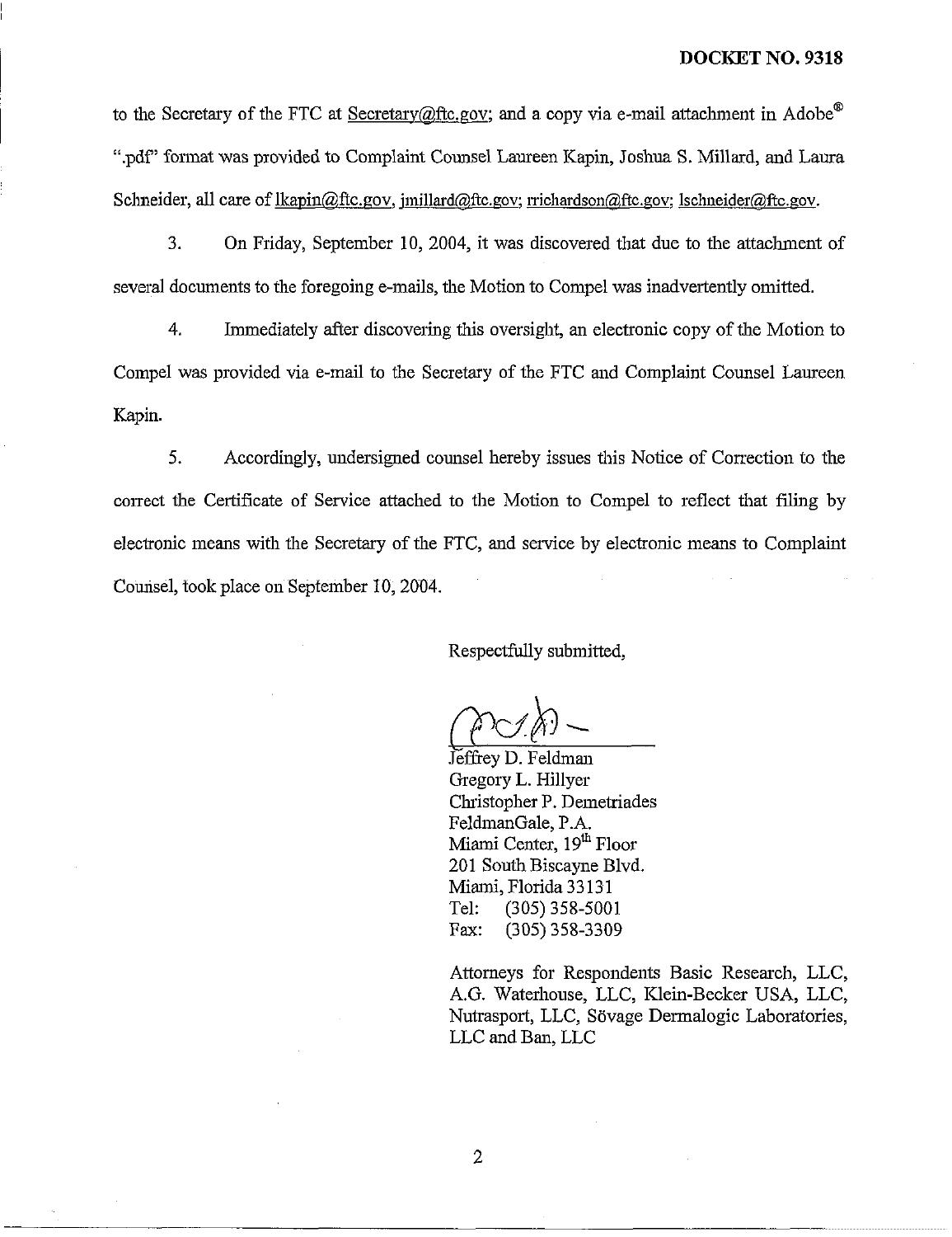## **CERTIFICATE OF SERVICE**

I HEREBY CERTIFY that a true and correct copy of the foregoing Notice of Correction was provided to the following parties this 10th day of September, 2004 as follows:

(1) One (1) original and one (1) copy by Federal Express to Donald S. Clark, Secretary, Federal Trade Commission, Room H-159, 600 Pennsylvania Avenue, N.W., Washington, D.C., 20580;

(2) One (1) electronic copy via e-mail attachment in Adobe<sup>®</sup> ".pdf" format to the Secretary of the FTC at Secretary@ftc.gov;

(3) Two (2) copies by Federal Express to Administrative Law Judge Stephen **J.**  McGuire, Federal Trade Conmission, Room H-104, 600 Pennsylvania Avenue N.W., Washington, D.C. 20580;

(4) One (1) copy via e-mail attachment in Adobe<sup>®</sup> ".pdf" format to Commission Complaint Counsel, Laureen Kapin, Joshua S. Millard, and Laura Schneider, all care of  $lkapin@ftc.gov, millard@ftc.gov; richardson@ftc.gov; Ischneider@ftc.gov with one (1) paper$ courtesy copy via U. S. Postal Service to Laureen Kapin, Bureau of Consumer Protection, Federal Trade Commission, Suite NJ-2122, 600 Pennsylvania Avenue, N.W., Washington, D.C., 20580;

**(5)** One (1) copy via U. S. Postal Service to Elaine Kolish, Associate Director in the Bureau of Consumer Protection, Federal Trade Commission, 600 Pennsylvania Avenue, N.W., Washington, D.C. 20580

(6) One (1) copy via United States Postal Service to Stephen Nagin, Esq., Nagin Gallop & Figueredo, 3225 Aviation Avenue, Suite 301, Miami, Florida 33 131.

(7) One (1) copy via United States Postal Service to Richard Burbidge, Esq., Jefferson W. Gross, Esq. and Andrew J. Dymek, Esq., Burbidge & Mitchell, 215 South State Street, Suite 920, Salt Lake City, Utah 841 11, Counsel for Dennis Gay.

(8) One (1) copy via United States Postal Service to Ronald F. Price, Esq., Peters Scofield Price, A Professional Corporation, 340 Broadway Centre, 111 East Broadway, Salt Lake City, Utah 841 11, Counsel for Daniel B. Mowrey.

(9) One (1) copy via United States Postal Service to Mitchell K. Friedlauder, 5742 West Harold Gatty Drive, Salt Lake City, Utah 841 11, Pro Se.

3